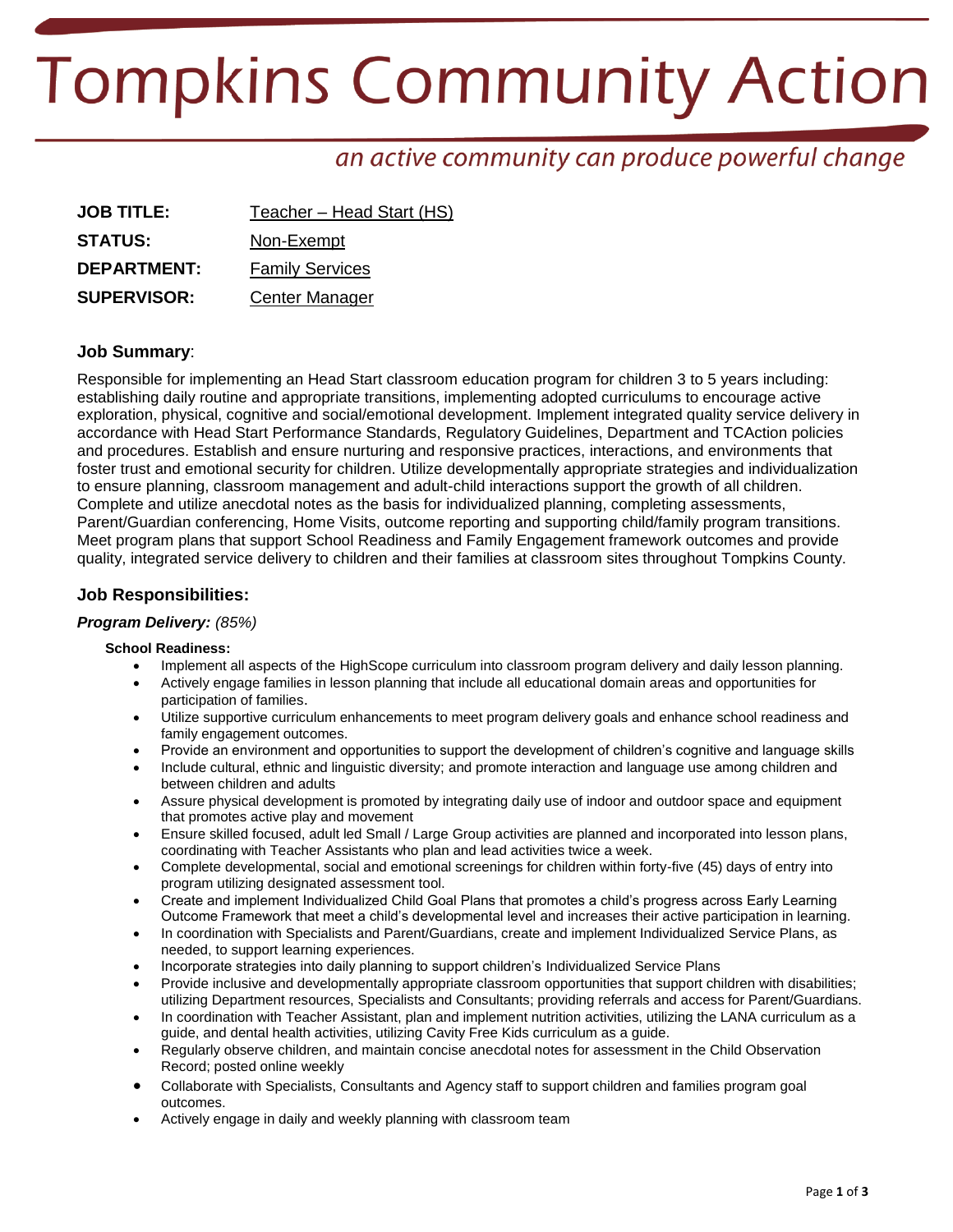#### **Family Engagement***:*

- Maintain an open, friendly and informative relationship with children's families that encourage their participation in the program.
- Employ a culturally competent and flexible approach when working with various cultures by supporting the home language, culture, and household composition of children and families
- Create and encourage daily family volunteer opportunities in the classroom.
- Offer families opportunities to increase their developmental observation skills by providing information that encourages participation at classroom.
- Provide Parent/Guardian Conferencing opportunities at regular intervals and when requested by families; minimally two (2) Parent/Guardian conferences and two (2) Home Visits per program year
- Partner with families to create home to classroom consistency which supports both program and home family goals.
- Provide information and advocate for family involvement in Policy Council and parent committees, includes planning and participation in meetings.
- Provide resources for children and families to acquire auxiliary community services as needed including family and adult education opportunities.
- Document all parent/guardian verbal and written communication daily; include monthly meetings, conferences and Home Visits as defined in Department Procedures.
- Participate in Child/Family Planning with classroom and program team, as defined in Department Procedures.
- Collaborate with program staff to support family's program option transitions by engaging families and coordinating with community partners in planning and implementing strategies that ensure successful transitions, including the transfer of records.
- Supervise Parents/Guardians, Interns and Community members as Volunteers in the classroom and program events.
- Support and participate in program recruitment and community involvement activities, as requested may include nights and weekends.

#### **Health, Safety & Security:**

- Actively ensure the health and safety of all children and families throughout classroom sites.
- Promote children's security and attachment by responding promptly and consistently to their needs
- Establish and maintain, in collaboration with Supervisor and Specialist staff, a classroom child supervision plan that ensures staff are actively engaged and closely supervising all the children at all times
- Maintain current knowledge of individual children's special needs; including medical, nutrition, and education Individualized plans. Individualized plans.
- Maintain accurate count of children in attendance at all times, utilizing method of frequently counting children, in accordance with NYS Office of Children and Family Services Child Care Regulations
- Ensure a healthy and safe physical environment for children to prevent and reduce injuries and illness; notifying Supervisor of any unsafe condition in a timely manner
- Ensure room arrangement, schedule and monitoring of children is conducive to competent, direct supervision
- Enhance each child's strengths by encouraging self-control through setting clear, consistent limits and having realistic expectations to encourage respect for others'.
- Ensure the Daily Classroom Safety Checklist, Daily Attendance, Health Check, and Meal Count documentation is completed, including daily electronic submission, based on classroom plan, in the absence of Teacher Assistant and according to Department Procedures
- Support all components for the implementation of program food services delivery, as defined by classroom and/or /site plans.
- Adhere to Site Plan, and Supervisor direction, for playground safety checks and daily clean-up
- Maintain current knowledge of individual family's special circumstances, such as: child custody and restraining order documentation.
- Maintain knowledge of, and act as, Mandated Reporter; follow guidelines and complete documentation as defined in Department Procedures.

#### *Reporting: (10%)*

- Complete classroom planning form, including documenting individualized children and family involvement activities
- Prepare Child Progress Reports reflective of child assessment data, observations and all relevant information pertaining to the child's development.
- Submit Child Observation Record Summaries for each child, four (4) times per year as defined in Department Procedures.
- Complete monthly HS Teacher report, as defined in Department Procedures, and submit to Supervisor
- Maintain accurate, objective, complete, timely and well organized child and family records, including needed and required releases and permissions as defined by Department Procedures.